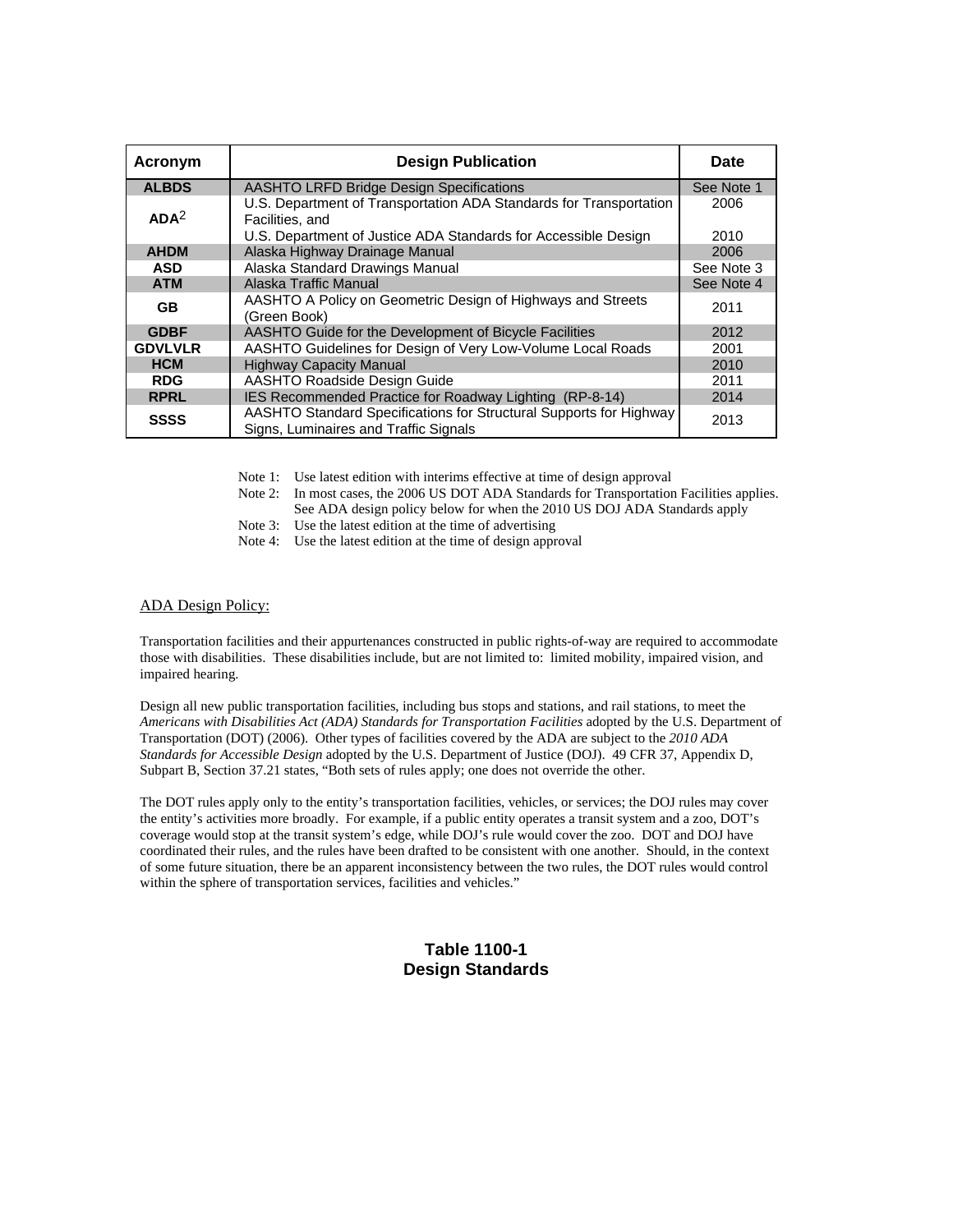|                                           | <b>New Construction and Reconstruction</b> | 3R                             |                                                        |                         |
|-------------------------------------------|--------------------------------------------|--------------------------------|--------------------------------------------------------|-------------------------|
| Design<br><b>Particular</b>               | Urban                                      | <b>Rural</b>                   | <b>Very Low</b><br><b>Volume</b><br><b>Local Roads</b> | All                     |
| <b>Bridge Structural</b><br>Capacity      | $\mbox{ALBDS}^*$                           | $\mbox{ALBDS}^*$               | $\mbox{ALBDS}^*$                                       | <b>HPCM</b> (Sec. 1160) |
| <b>Bridge Width</b>                       | <b>GB</b>                                  | <b>GB</b>                      | <b>GDVLVLR</b>                                         | <b>HPCM</b> (Sec. 1160) |
| <b>Lateral Offset</b>                     | <b>RDG</b>                                 | N/A                            | <b>RDG</b>                                             | N/A                     |
| Cross Slope                               | <b>HPCM</b> (Sec. 1130)                    | <b>HPCM</b> (Sec. 1130)        | <b>GDVLVLR</b>                                         | <b>HPCM</b> (Sec. 1130) |
| Design Speed                              | <b>GB</b>                                  | <b>GB</b>                      | <b>GDVLVLR</b>                                         | <b>HPCM</b> (Sec. 1160) |
| Grade                                     | <b>HPCM</b><br>(Sec. 1120)                 | <b>HPCM</b><br>(Sec. 1120)     | <b>HPCM</b> (Sec. 1120)                                | <b>HPCM</b> (Sec. 1160) |
| Horizontal & Vert.<br>Curvature           | <b>HPCM</b><br>(Sec. 1120)                 | <b>HPCM</b><br>(Sec. 1120)     | <b>GDVLVLR</b>                                         | HPCM (Sec. 1160)        |
| Lane & Shoulder<br>Width $(ADT \le 2000)$ | GB                                         | <b>HPCM</b><br>(Sec. 1130)     | <b>GDVLVLR</b>                                         | <b>HPCM</b> (Sec. 1160) |
| Lane & Shoulder<br>Width $(ADT > 2000)$   | <b>GB</b>                                  | <b>GB</b>                      | <b>Not</b><br>Applicable                               | HPCM (Sec. 1160)        |
| Lane & Shoulder<br>Width (Interstate)     | <b>HPCM</b><br>(Sec. 1120.3.3)             | <b>HPCM</b><br>(Sec. 1120.3.3) | <b>Not</b><br>Applicable                               | <b>HPCM</b> (Sec. 1160) |
| <b>Stopping Sight</b><br>Distance         | <b>HPCM</b> (Sec. 1120)                    | <b>HPCM</b> (Sec. 1120)        | <b>GDVLVLR</b>                                         | <b>HPCM</b> (Sec. 1160) |
| Superelevation                            | <b>GB</b>                                  | <b>GB</b>                      | <b>GDVLVLR</b>                                         | <b>HPCM</b> (Sec. 1160) |
| <b>Vertical Clearance</b>                 | <b>HPCM</b> (Sec. 1130)                    | <b>HPCM</b> (Sec. 1130)        | <b>HPCM</b> (Sec. 1130)                                | <b>HPCM</b> (Sec. 1160) |
| Alleys                                    | <b>GB</b>                                  | Not Applicable                 | Not Applicable                                         | <b>HPCM</b> (Sec. 1160) |
| <b>Bicycle Facilities</b>                 | HPCM (Ch. 12)                              | HPCM (Ch. 12)                  | HPCM (Ch. 12)                                          | <b>HPCM</b> (Sec. 1160) |
| <b>Bus Turnouts</b>                       | <b>GB</b>                                  | <b>GB</b>                      | <b>GB</b>                                              | <b>HPCM</b> (Sec. 1160) |
| Capacity                                  | HPCM (Ch. 10)                              | HPCM (Ch. 10)                  | HPCM (Ch. 10)                                          | <b>HPCM</b> (Sec. 1160) |
| Clear Zone                                | GB <sup>1</sup>                            | HPCM (Sec. 1130)               | <b>GDVLVLR</b>                                         | <b>HPCM</b> (Sec. 1160) |
| <b>Climbing Lanes</b>                     | <b>GB</b>                                  | <b>GB</b>                      | <b>GB</b>                                              | <b>HPCM</b> (Sec. 1160) |
| Cul De Sacs                               | <b>GB</b>                                  | <b>GB</b>                      | <b>GB</b>                                              | <b>HPCM</b> (Sec. 1160) |
| Curbs                                     | <b>ASD</b>                                 | <b>ASD</b>                     | <b>ASD</b>                                             | <b>HPCM</b> (Sec. 1160) |
| Drainage                                  | <b>AHDM</b>                                | <b>AHDM</b>                    | <b>AHDM</b>                                            | HPCM (Sec.<br>1120.6)   |
| Design Vehicle<br>$(Turning)^2$           | <b>GB</b>                                  | <b>GB</b>                      | <b>GB</b>                                              | <b>HPCM</b> (Sec 1160)  |
| Driveways                                 | <b>HPCM</b> (Sec. 1190)                    | <b>HPCM</b> (Sec. 1190)        | <b>HPCM</b> (Sec. 1190)                                | HPCM (Sec. 1160)        |
| <b>Erosion Control</b>                    | <b>AHDM</b>                                | <b>AHDM</b>                    | <b>AHDM</b>                                            | <b>AHDM</b>             |

\* Use HL-93 loading

## **Figure 1100-3 Highway Design Criteria Summary Page 1 of 2**